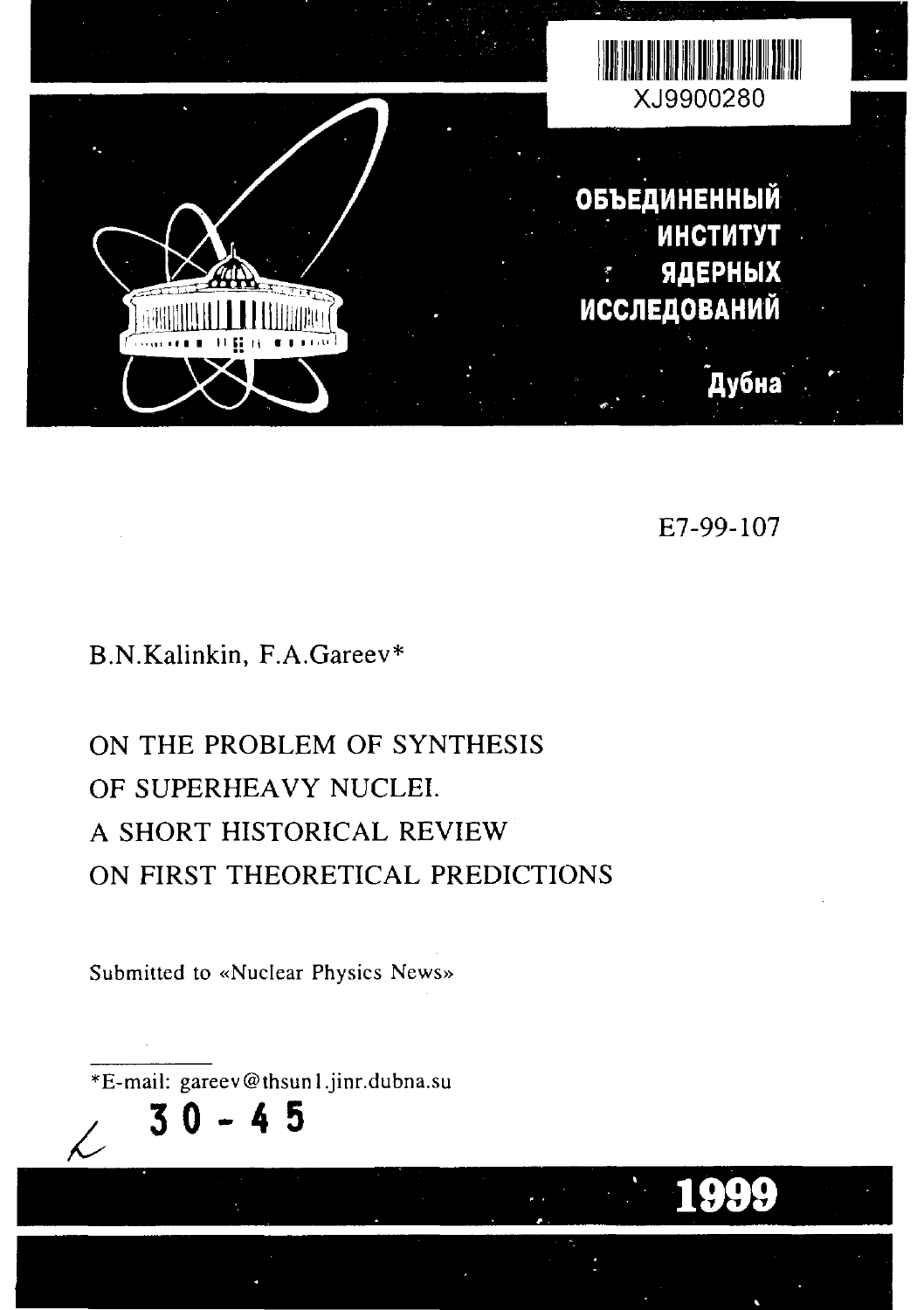In connection with successful synthesis of a superheavy nucleus with charge  $Z = 114$ and mass number  $A = 289$  made in Dubna [1] it makes sense to recall theoretical studies in which for the first time it has been predicted.

The problem is tightly related to the experimental fact: nuclei with  $Z = 8$ , 20, 28, 50, 82 (for neutrons also  $N = 126$ ) are most stable to different decay modes. This phenomenon can be interpreted in the framework of the shell model [2] according to which the "magic" occupation numbers are those of one-particle levels in nuclei after which a considerable energy gap arises in the spectrum, and the binding energy gets maximal. Consequently, a theoretical prediction of the existence of superheavy nuclei beyond the periodic table should at least be based on calculations of one-particle proton and neutron spectra aimed at finding noticeable energy gaps in them.

To the mid sixties when this problem arose, it became clear that the widely used oscillator potential (the Nilsson scheme) is not valid for that purpose. Perhaps, the only merit of it is that the wave functions of one-particle states are rather simple. Physically, its essential drawback is that the potential tends to infinity near the surface of a nucleus. As a result, the wave functions of one-particle spectrum possess a wrong behaviour on the surface and periphery of a nucleus, i.e. in the region that essentially contributes to the probabilities of radiative transitions (the transition operator  $r^{\lambda}Y_{\lambda,\mu}(\theta,\phi),\,\lambda=1,2,3,...),$  elastic and inelastic scattering and to those of other reactions. These computations are by an order larger or smaller than computations based on "correct" wave functions. A serious drawback of that scheme is a necessary change of parameters of the potential and spin-orbital interaction when passing to a higher shell. Therefore, no wonder that computations of the spectrum of heavy nuclei based on the extrapolation of those parameters to remote distances produced different magic values for Z and N. For example, Nilsson et all [3] obtained  $Z = 126$  and N 164, 184. Obviously a scheme of that sort cannot be considered reliable, especially, for predictions.

A reasonable solution of the problem may be based on a realistic finite diffuse potential  $V_N(r)$  as a mean nuclear field and on the justified form of the spin-orbital interaction [5 and 6]:

$$
V_{SO} = \kappa (\vec{l} \bullet \vec{S}) \frac{1}{r} \frac{dV_N}{dr}, \qquad (1)
$$

and also with the charge distributed over a nucleus. The most apt form of that potential

$$
V_N(r) = -V_0(1 + exp \frac{r - R_0}{a})^{-1}, \ R_0 = r_0 A^{1/3}.
$$
 (2)

was proposed by Saxon and Woods [7].<br>In paper [8] (Kalinkin B.N., Grabovskii Ya., Gareev F.A. // "On levels of In paper [8] **(Kalinkin B.N., Grabovskii Ya., Gareev F.A. // "On levels of mean field of nuclei", JINR preprint P-2682, 1966, the paper was submitted to publication in Acta Physica Polonica on April 6, 1966 and accepted on May 23, 1966)** we employed just this potential with parameters *Vo,r0,a,k* fixed from the data on low-lying levels of near-magic nuclei, on reactions of one-nucleon transfers, elastic, inelastic scattering, and on polarization effects  $[9]$  –  $[12]$ . We developed an original method for numerical solution of the Schroedinger equation with that potential and demonstrated its high accuracy.

On June 16, 1966 we submitted for publication as a JINR preprint P-2793, 1966 and an article in the Phys.Lett. [4]: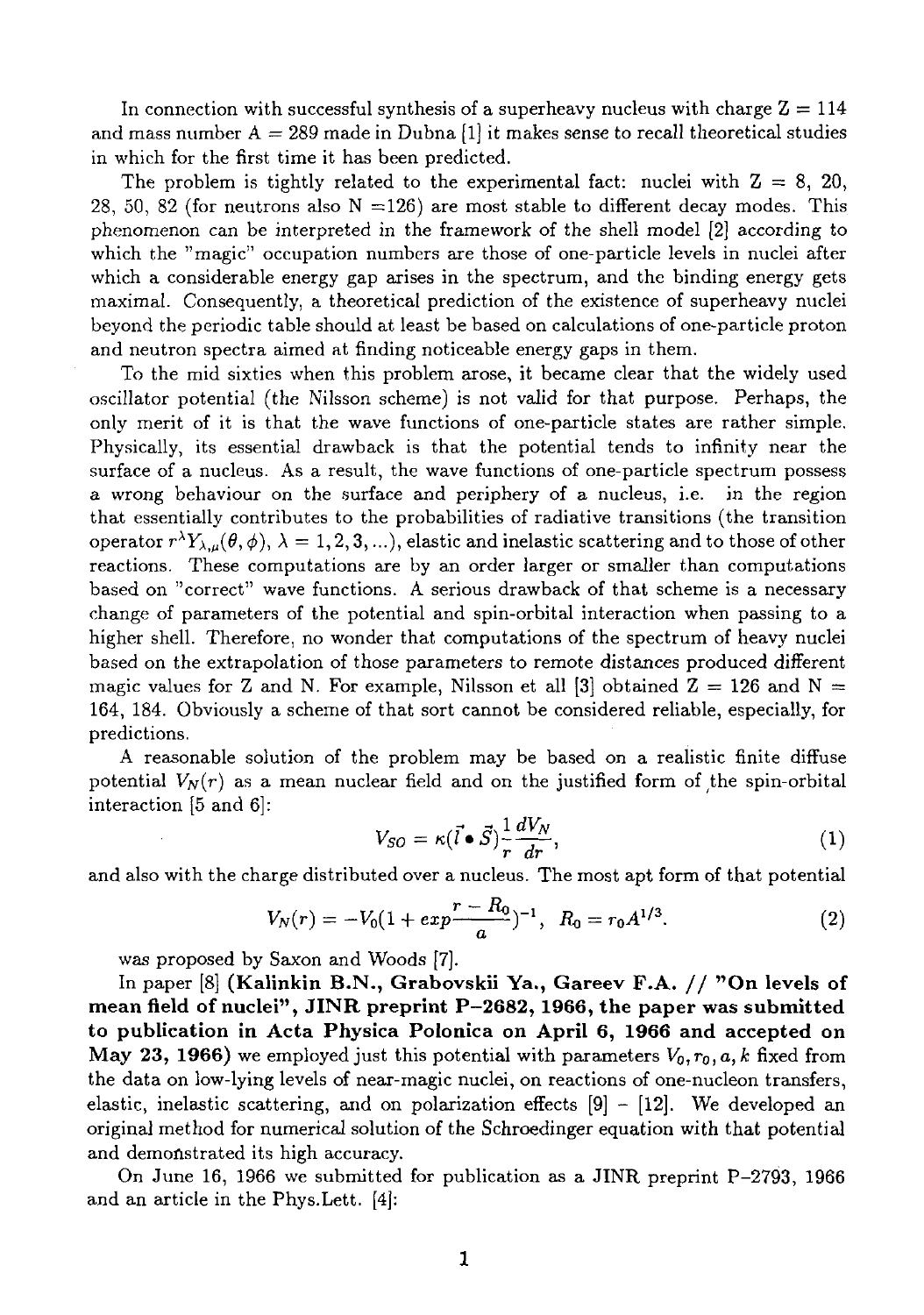#### **A. Sobiczewski, F.A. Gareev, B.N. Kalinkin, "Closed shells for** *Z* **> 82 and** *N >* 126 **in a diffuse potential well", Phys. Lett. V.22, No 4(1966)500, received 22 July 1966, published 1 September 1966**

In this paper, based on the method elaborated in [8], we calculated the proton and neutron energy levels versus A for *Z* > 82 and *N >* 126 for the Saxon-Woods potential with spin-orbital interaction. The results show that possible magic numbers are  $Z = 114$ and  $N = 184$ . The computations were carried out with the parameters taken from ref.[8]. The solution turned out to be stable to variations of the parameters of the potential and spin-orbital interaction caused by a possible inaccuracy in their definition. No energy gap was observed in the system of levels around  $Z = 126$ .

**This paper has been the first publication in the available journals giving a** clear statement on possible existence of a superheavy nucleus with  $Z = 114$ ; **it presents both the method of solution and demonstrates the stability of the latter within the framework of a realistic potential with justified values of parameters.**

The JINR preprint  $P - 2793$  was then distributed by N.I.Pyatov among participants of the Int.Symposium on Why and how should we investigate NUCLIDES FOR OFF THE STABILITY LINE, Lysekil, Sweden, August 21-27, 1966, where the considered problem was of common interest (Session IX: Nucleosynthesis; Chairman: W.J.Swiatecki).

In the report (13) by **H. Meldner, "Predictions of new magic regions and masses for super-heavy nuclei from calculations with realistic shell model single particle hamiltonians", Proc. of the Intern. Lyseki Symposium, Sweden, August 21-27, 1966. Received 14 September 1966, published 18 October 1967, Ark. Fys. 36(1967)593.**

**H.**Meldner informed that new magic numbers should be  $Z = 114$  and  $N = 184$  and at the end made the comment: Note added in proof. In the meantime the proton shell Z  $= 114$  has been found in independent investigations (13). Reference (13) of that report is

*(13) Nilsson S.G., private communications, Strutinsky V.M., private communications, Sobiczewski A., Gareev F.A., Kalinkin B.N. (preprint).*

So, when H.Meldner submitted his report on September 14, 1966, he already had our preprint.

We consider also that our studies and studies by H.Meldner were carried out independently. However, we do not agree with G.Herrmann, the author of recent paper [14], from which it may be concluded that it was just H. Meldner who first predicted magic numbers  $Z = 114$  and  $N = 184$ . Let us discuss this question in greater detail.

In (13), p. 595, H. Meldner reported:

*The same result was obtained in simpler calculations with local potentials two years ago (9).*

*(9)* see *discussion on super-heavy nuclei in W.D. Myers and W.J. Swiatecki, Nucl. Phys. 81,1 (1966); or UCRL-11980(1965), based on calculations quoted there under ref. (23)*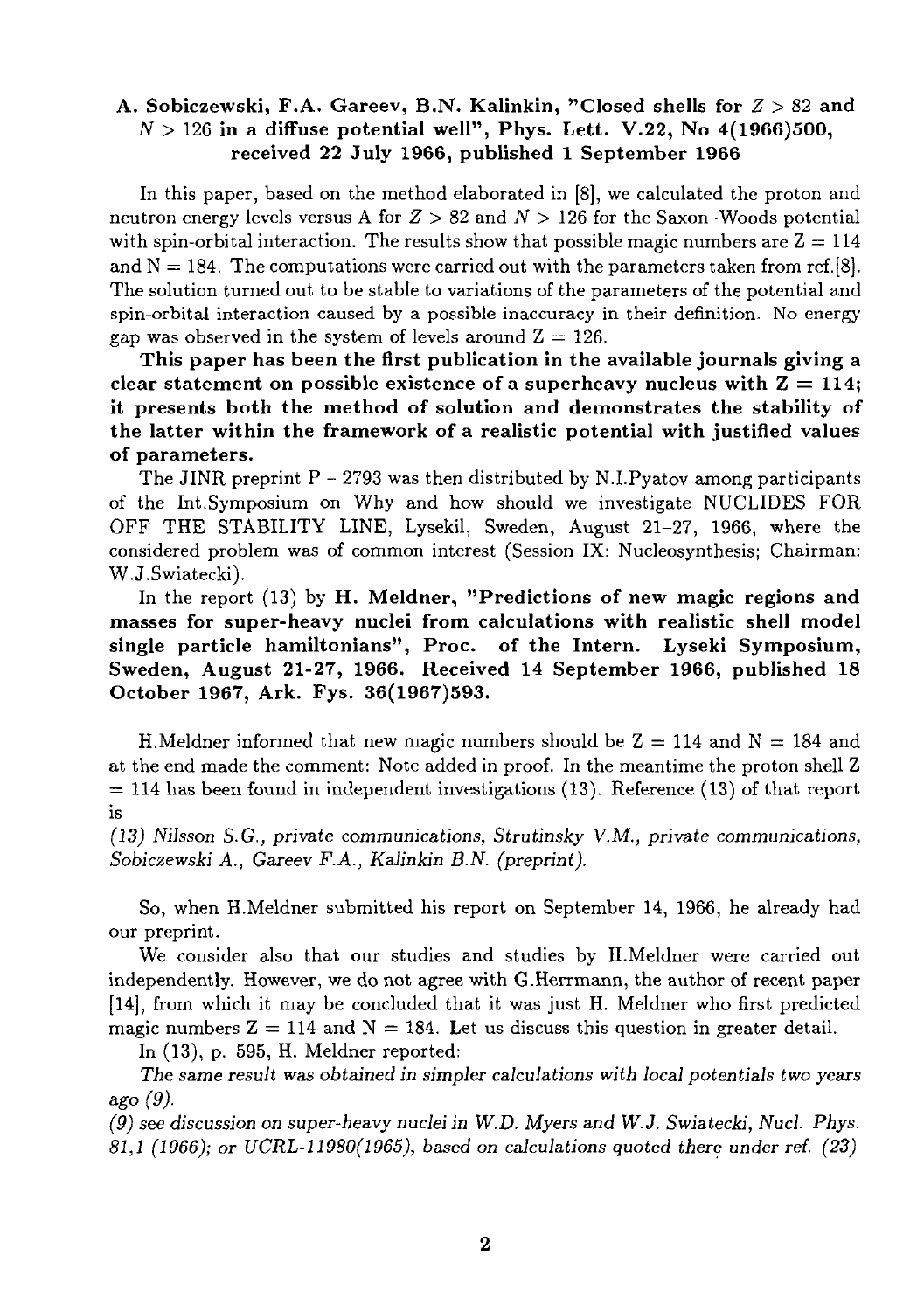In paper by W.D. Myers and W.J. Swiatecki, Nucl. Phys. 81,1 (1966), ref. (23) looks as follows:

*(23) H. Meldner and P. Roper (Institut* fur *Theoretische Physik der Universitut Frankfurt/M.), personal communication (1965)*

We quote a brief fragment from that paper (pp. 49, 50): "In our mass formula we have included, for purposes of illustration, magic numbers at  $Z = 126$  and  $N = 184,258$ — see fig 19.( the latter numbers are obtained by following the sequence of major shells in harmonic oscillator potential with spin-orbit coupling). We do not wish to imply that there are grounds for believing that any of these magic numbers would show up in practice, and we use them only to illustrate that some of the consequences would be if a magic number turned out to be present in the general neighbourhood of super-heavy nuclei somewhat beyond the end of the periodic table.The actual values of the magic numbers might be different; for example, we have recently learned (23) that  $Z = 114$ ,  $N = 184$  is a possible candidate for a doubly magic nucleus... What we wish to point out is that if a (double) magic number exists, then an important consideration affecting the possible stability of the corresponding nucleus is the considerable increase in the barrier against fission and, consequently, in the spontaneous fission half-life.

... In order to proceed in a realistic manner with discussion of the existence and location of possible islands of stability beyond the periodic table the first requirement is the availability of estimates for the location and strength of magic number effects in that region. When such estimates have become available (through single-particle calculations in realistic nuclear potentials) it will be possible to apply our semi-empirical treatment of nuclear masses and deformations to the predictions of the fission barriers of hypothetical super-heavy nuclei..."

From the above quotations it follows that

First, W.D. Myers and W.J. Swiatecki in their calculations used the values of magic numbers obtained by other authors with the use of harmonic potential. Estimates on the basis of realistic potentials were not available for them at that time.

Second, they obtained information on a possible realization of the double magic nucleus with  $Z = 114$ ,  $N = 184$  from a personal communication of H. Meldner and P.Roper who did not published them anywhere, which is verified by the absence of any reference to that work in the report.

It is obvious that personal communications cannot be reason of the priority. The priority requires official publications of results with the method they have been obtained, accuracy, and stability of the solution permitting verification of the results by any physicist.

It remains to declare yhat the report by H. Meldner [13] is his first official communication on possible existence of the nucleus with  $Z = 114$ .

The following two reports are also devoted to realization of superheavy nuclei. In the report [15]:

**C. Gustafson, I.L. Lamm, B. Nilsson, S.G. Nilsson, "Nuclear deformations in the rare-earth and actinide regions with excursions off the stability line and into the super-heavy elements", Received 14 September 1966, published in Ark. Fys. 36(1967)613.**

it is stated that as a by-product of *these, computations it* appears reasonable *to forecast*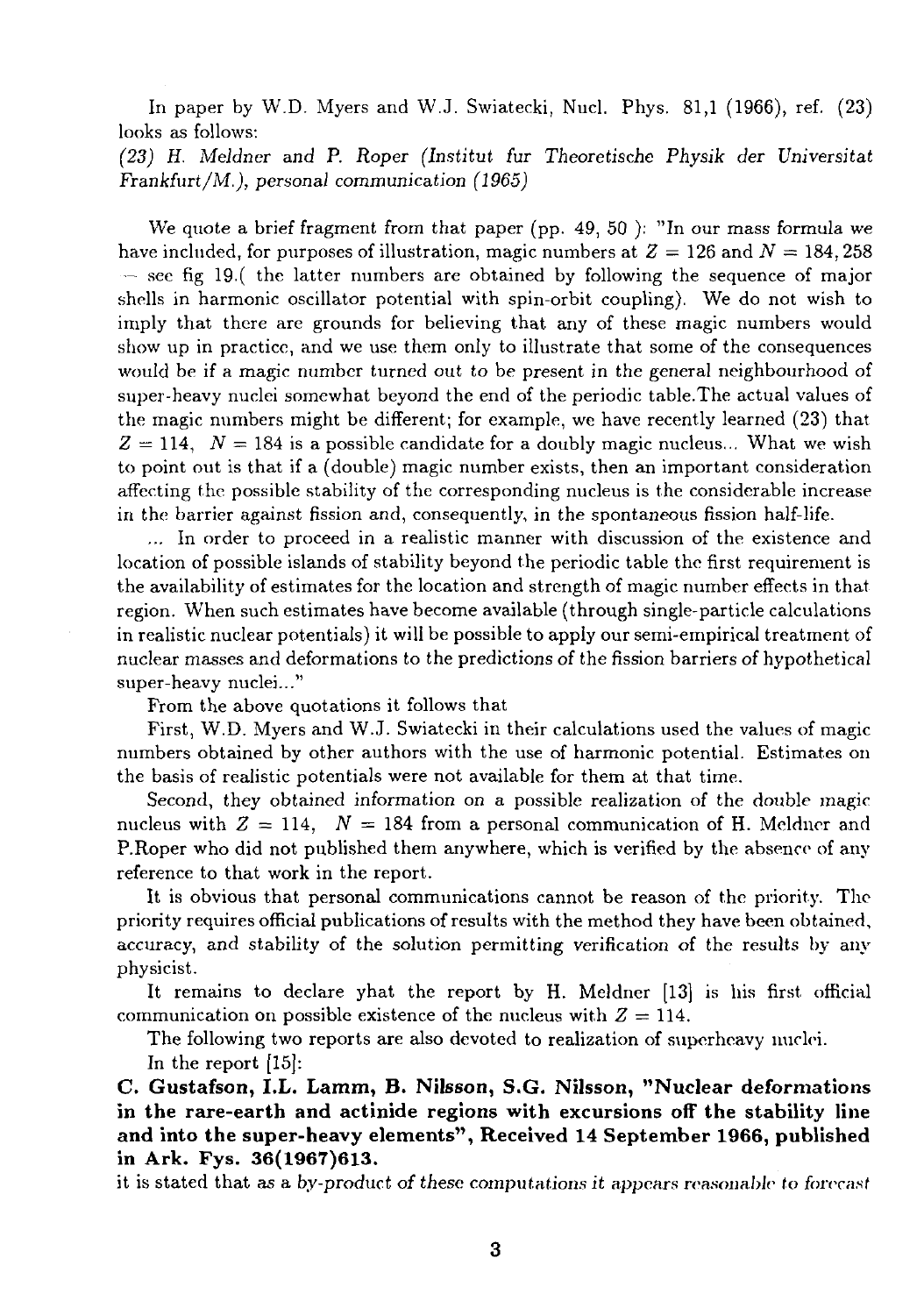*that the "magic" proton candidate is*  $Z = 114$  *and not*  $Z = 126$  while for neutrons *N —* 184 is a *rather questionable "magic" number. These predictions remain valid also* when a reasonable extrapolation is made in the values  $\mu$  and  $\zeta$  (Fig. 5, cf. ref. (8))

*(8) Sobiczewski, Gareev and Kalinkin, to appear in Nucl. Phys.*

In the report [16]:

#### **V.M. Strutinsky, "Microscopic calculations of the nucleon shell effects in the deformation energy of nuclei",**

#### **Received 14 September 1966, published in Ark. Fys. 36(1967)629.**

the behavior of deformation energy is studied for some heavy and superheavy nuclei with consideration for shell effects. Use is made for the "Nilsson scheme" (a traditional version). The most stable nucleus has been that with 126<sup>310</sup>. Possible realization of a nucleus with  $Z = 114$  is not discussed.

Next "burst" of the activity in discussing the existence of superheavy nuclei took place at the International conference on the physics of heavy nuclei held at Dubna on October 13-19, 1966. There two reports were delivered [17, 18]:

#### **V.M.Strutinskii and Yu.A.Muzychka "Some shell effects in transuranium nuclei",**

#### **A.M. Friedman, "Calculations on the production of the next closed shell nucleus and other nuclei".**

Based on a realistic potential, the authors conclude that  $Z = 114$  and  $N = 184$  are the most pronounced magic numbers in the region of superheavy nuclei. Also, both the reports do not refer to our work [4]. Proceedings of that conference were published on October 16, 1967.

Concluding a brief review of studies made in 1966 and devoted to the possibility of existence of a heavy nucleus with  $Z = 114$ , we note once more that it has first been predicted in our work [4].

It is also important to recall that our method of solving the problem [4] was later verified by V.A.Chepurnov [19] who reproduced our results by direct numerical solution with a high accuracy. Also, we generalized it to a realistic nuclear field for strongly deformed nuclei [20]-[27], Practical application of the generalized method in a lot of investigations on the spectroscopy of the rare-earth and transuranium group carried out at the BLTP, JINR in recent years (see, e.g., monographs [28, 29]) has proved its high efficiency. Therefore, we may hope, it could be used for studying superheavy deformed nuclei of the island of stability whose actual synthesis begins just now.

Evidence for the island of stability to exist rather than a single superheavy nucleus, to our mind, comes from the very fact of synthesis of the nucleus with the magic number of protons  $Z = 114$  and nonmagic number of neutrons  $N = 175$ . If so, then stable should be both the doubly magic nucleus with  $Z = 114$  and  $N = 184$  (the island center) and the nucleus with the nonmagic number of protons *Z >* 114 and magic number of neutrons  $N = 184$ . Nuclei with Z and N near the above-mentioned combinations should also be stable. This prediction is to be verified experimentally.

So, the theoretical prediction of a superheavy nucleus with *Z =* 114, formulated for the first time at Dubna [4], that has allowed a goal-directed experimental search has been testified by its actual synthesis also at Dubna many years later.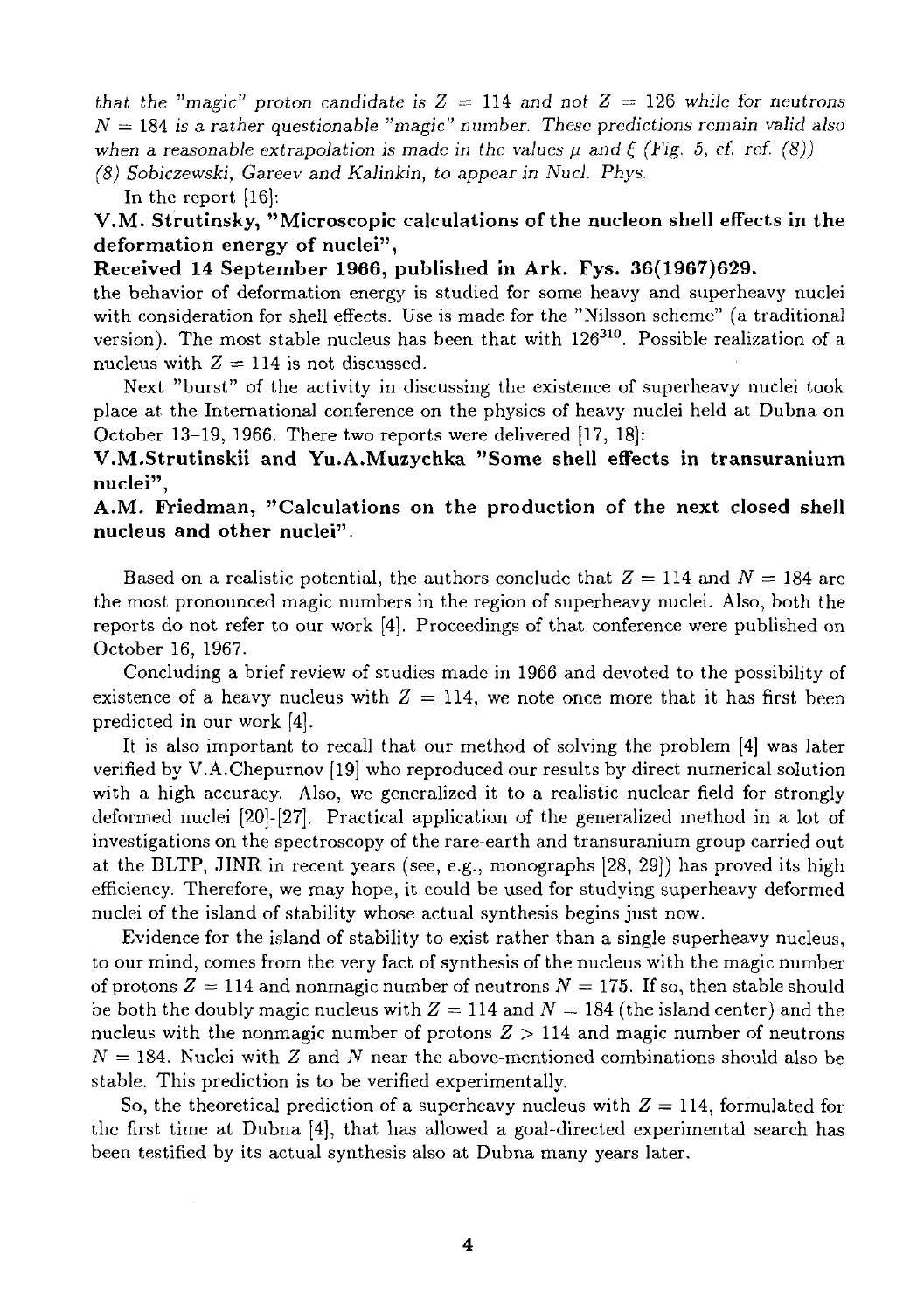# References

- [1] Yu. Ts. Oganessian et al., Preprint JINR E-7-99-53, Dubna, 1999, submitted to Phys. Rev. Lett.
- [2] M.A. Preston, Physics of Nucleons. Addison-Weslag Pub. C, Jnc, Reading, Massachusetts, Palo-Alto-London, 1962.
- [3] S.G. Nilsson, Kgl Danske Vidensk, Selsk. mat-fys. Medd. 22, N 16 (1955); B.R. Mottelson, S.G. Nilsson, Kgl Danske Vidensk, Selsk. mat-fys. kr. 1, N 8 (1959).
- [4] F.A. Gareev, B.N. Kalinkin, A. Sobiczewski, JINR P-2793, 1966; Phys. Lett. 22(1966)500.
- [5] A.S. Davydov, Teoriya atomnogo yadra. Fiz.-mat. GIZ, Moskow, 1958.
- [6] V. Geizenberg, Teoriya atomnogo yadra. IL, Moscow, 1953.
- [7] D. Saxon, R. Woods, Phys. Rev. 95(1954)577.
- [8] B.N. Kalinkin, Ya. Grabovskii, F.A. Gareev, JINR P-2682, 1966; Acta Physica Polonica, XXX, N6(1966)999.
- [9] L.R.B. Elton, Nuclear sizes. Oxford University Press, 1961.
- [10J P.E. Hodgson, The optical model of elastic scattering. Oxford, The Clarendon Press, 1963.
- [11] I.I. Levintov, Physica XXII(1956)1178; JETP, 30 (1958)987.
- [12] P.E. Nemirovskii, Sovremennye modeli atomnogo yadra. Atomizdat, Moscow, 1960.
- [13] . H. Meldner, Proc. of the Intern. Lysekil Symposium, Sweden, August 21-27, 1966. Received 14 September 1966, published 18 October 1967, Ark. Fys. 36 (1967)593.
- [14] G. Herrmann, Nuclear Physics News 8, No 2 (1998)7.
- [15] C. Gustafson, I.L. Lamm, B. Nilsson, S.G. Nilsson, Received 14 September 1966, published 18 October 1967, Ark. Fys. 36 (1967)613.
- [16] V.M. Strutinsky, Received 14 September 1966, published 18 October 1967, Ark. Fys. 36 (1967)629.
- [17] V.M. Strutinsky, Yu.A. Muzychka, in Proceedins of International Conference on Heavy Ion Physics, Dubna, 13-19 October 1966., recieved on 16 October 1966., published in November 1967., p. 51.
- [18] A.M. Friedman, in Proceedins of International Conference on Heavy Ion Physics, Dubna, 13-19 October 1966., recieved on 16 October 1966., published in November 1967., p. 39.
- [19] V.A. Chepurnov, Soviet Journal of Nuclear Physics 6 (1967)955.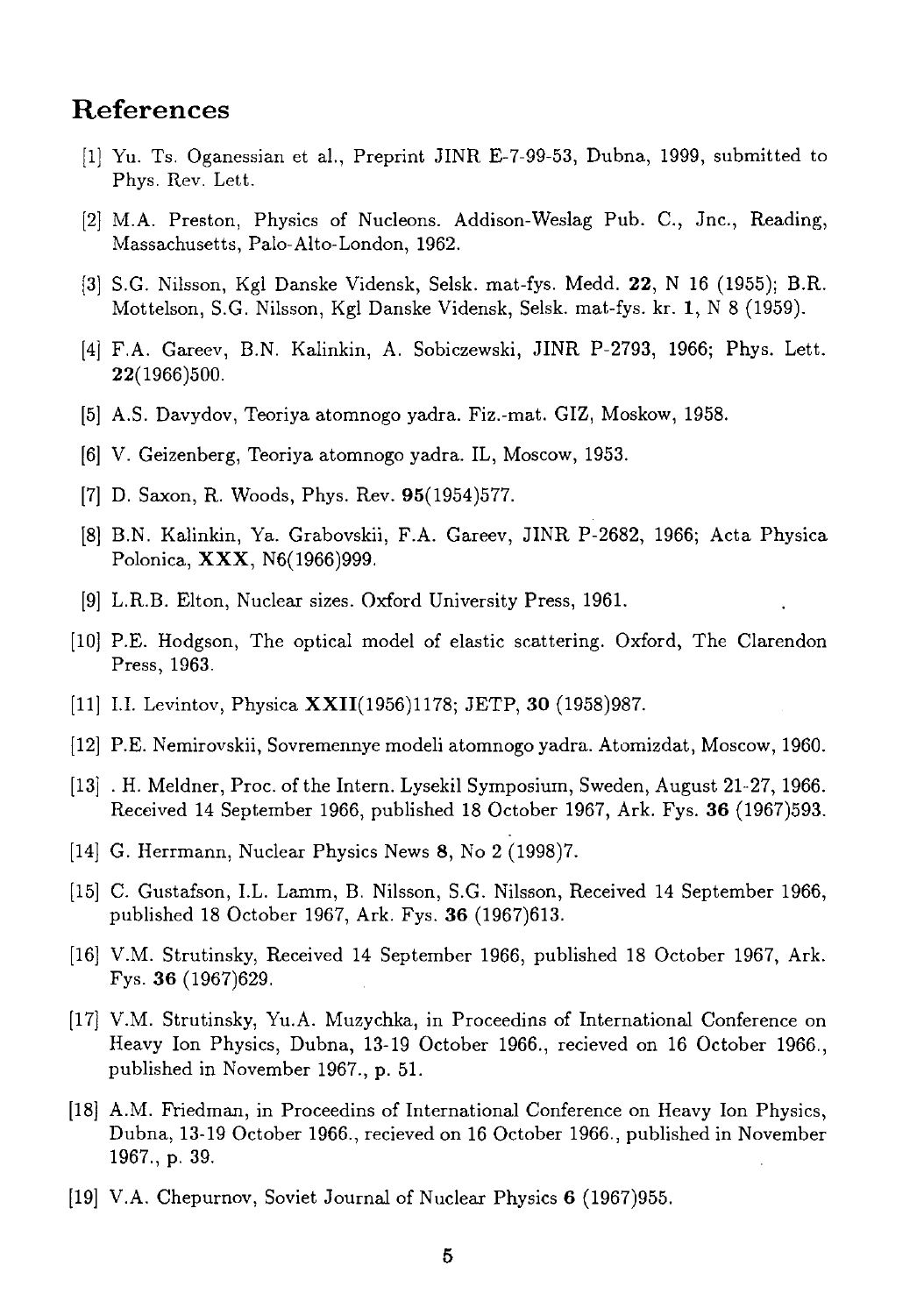- [20] F.A. Gareev, S.P. Ivanova, B.N. Kalinkin, Acta Physica Polonica 32(1967)461; 33(1968)133; Izv. AN SSSR, ser. fiz., 32 (1968)1690.
- [21] Ya. Grabovskii, B. Kalinkin, Nucleonica XIV(1967)571.
- [22] J. Bang, F.A. Gareev, I.V. Pusynin, R.M. Jamalejev, Nuclear Physics A261(1976)59.
- [23] E. Bang, F.A. Gareev, S.P. Ivanova, Particles and Nuclei 9(1978)286.
- [24] F.A. Gareev, M.I. Chernei, S.P. Ivanova, Soviet Journal of Nuclear Physics 9(1969)308.
- [25] F.A. Gareev, B.N. Kalinkin, N.I. Pyatov, M.I. Chernei, Soviet Journal of Nuclear Physics 8(1968)305.
- [26] H. Shulz, H.J. Wiebicke, F.A. Gareev, Nucl. Phys. A180 (1972)625.
- [27] F.A. Gareev, S.P. Ivanova, L.A. Malov, V.G. Soloviev, Nucl. Phys. A171(1971)3.
- [28] V.G. Soloviev, Teoriya sloznyh yader. Nauka, Moscow, 1971.
- [29] V.G. Soloviev, Teoriya sloznyh yader. Yadernye modeli. Energoizdat, Moscow, 1981.

Received by Publishing Department on April 14, 1999.

 $\omega$  .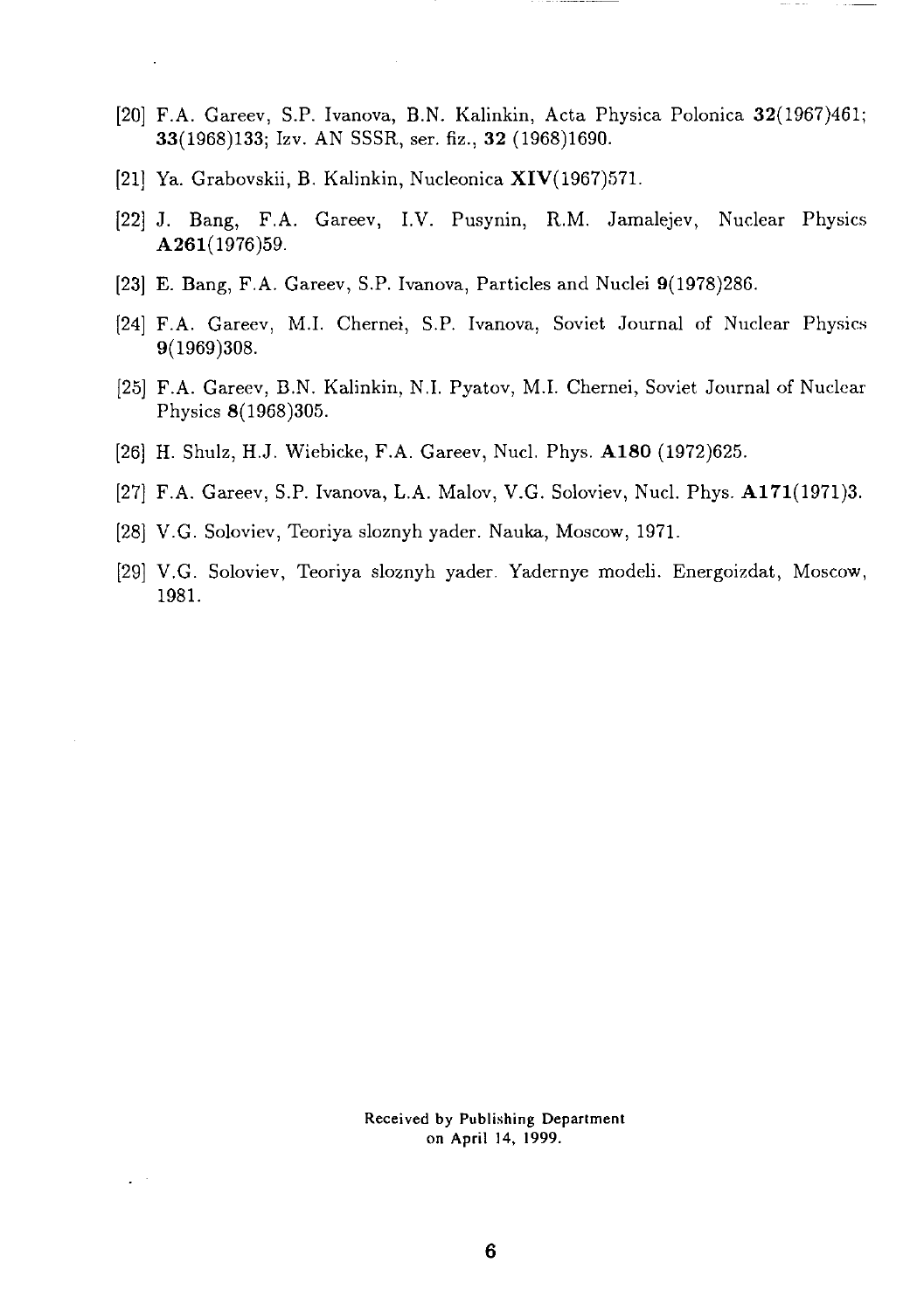## **The Publishing Department of the Joint Institute for Nuclear Research offers you to acquire the following books:**

| Index                   | Title                                                                                                                                                                                               |
|-------------------------|-----------------------------------------------------------------------------------------------------------------------------------------------------------------------------------------------------|
| 94-55                   | Proceedings of the International Bogoliubov Memorial Meeting. Dubna,<br>1993 (216 p. in Russian and English)                                                                                        |
| D3.14-95-323            | VII School on Neutron Physics. Lectures. Vol.1. Dubna, 1995 (356 p.<br>in Russian and English)                                                                                                      |
| E10,11-95-387           | Proceedings of the ESONE International Conference RTD'94 on REAL<br>TIME DATA 1994 with Emphasis on Distributed Front-End Processing.<br>Dubna, 1994 (358 p. in English)                            |
| D <sub>15</sub> -96-18  | Proceedings of the International Workshop Charge and Nucleon Radii<br>of Exotic Nuclei. Poznan, 1995 (172 p. in Russian and English)                                                                |
| $E9-96-21$              | Proceedings of Vii ICFA Beam Dynamics Workshop on «Beam Issues<br>for Multibunch, High Luminosity Circular Colliders». Dubna, 1995<br>(198 p. in English)                                           |
| E2-96-100               | Proceedings of the 3rd International Symposium «Dubna Deuteron-95».<br>Dubna, 1995 (374 p. in English)                                                                                              |
| E2-96-224               | Proceedings of the VII International Conference «Symmetry Methods<br>in Physics». Dubna, 1996 (2 volumes, 630 p., in English)                                                                       |
| $E-96-321$              | Proceedings of the International Conference «Path Integrals: Dubna'96».<br>Dubna, 1996 (392 p. in English)                                                                                          |
| E3-96-336               | Proceedings of the IV International Seminar on Interaction of Neutrons<br>with Nuclei. Duhna, 1996 (396 p. in English)                                                                              |
| E3-96-369               | Proceedings of the X International Conference «Problems of Quantum<br>Field Theory». Dubna, 1996 (437 p. in English)                                                                                |
| E3-96-507               | Proceedings of the International Workshop «Polarized Neutrons<br>for Condensed Matter Investigations». Dubna, 1996 (154 p. in English)                                                              |
| D <sub>1</sub> , 2-97-6 | Proceedings of the International Workshop «Relativistic Nuclear Physics:<br>from MeV to TeV». Dubna, 1996 (2 volumes 418 p. and 412 p.<br>in English and Russian)                                   |
| E7-97-49                | Proceedings of the 3rd International Conferense «Dynamical Aspects<br>of Nuclear Fission». Slovakia, 1996 (426 p. in English)                                                                       |
| E1.2-97-79              | Proceedings of the XIII International Seminar on High Energy Physics<br>Problems. Relativistic Nuclear Physics and Quantum Chromodynamics.<br>Dubna, 1996 (2 volumes, 364 p. and 370 p. in English) |
| D5,11-97-112            | Proceedings of the 9th International Conference «Computational<br>Modelling and Computing in Physics». Dubna, 1996 (378 p. in English)                                                              |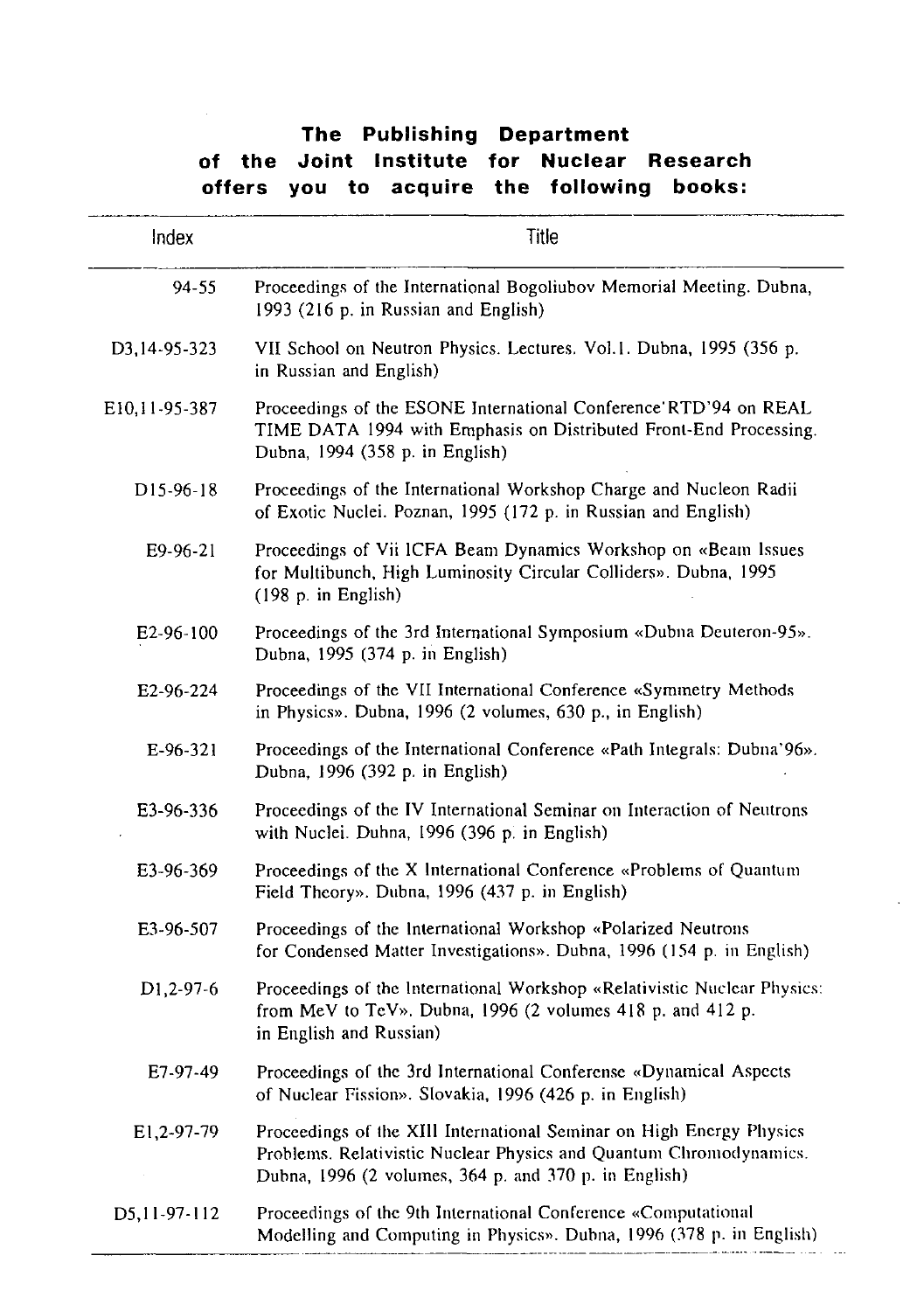| Index                   | Title                                                                                                                                                                             |
|-------------------------|-----------------------------------------------------------------------------------------------------------------------------------------------------------------------------------|
| E <sub>2</sub> -97-213  | Proceedings of the V International Seminar on Interaction of Neutron<br>with Nuclei «Neutron Spectroscopy, Nuclear Structure, Related Topics».<br>Dubna, 1997 (446 p. in English) |
| E <sub>2.4</sub> 97-263 | Proceedings of the Third International Conference «Renormalization<br>Group'96». Dubna, 1996 (436 p. in English)                                                                  |
| E10-97-272              | Proceedings of the Data Acquisition Systems of Neutron Experimental<br>Facilities (DANEF'97). Dubna, 1997 (325 p. in English)                                                     |
| D <sub>19</sub> -97-284 | Proceedings of the International Symposium «Problems of Biochemistry.<br>Radiation and Space Biology». Dubna, 1997 (2 volumes 284 p. and<br>405 p. in Russian and English)        |
| E <sub>2</sub> -97-413  | Proceedings of the VII Workshop on High Energy Spin Physics<br>(SPIN'97). Dubna, 1997 (398 p. in English)                                                                         |

Please apply to the Publishing Department of the Joint Institute for Nuclear Research for extra information. Our address is:

> Publishing Department Joint Institute for Nuclear Research Dubna, Moscow Region 141980 Russia E-mail: publish@pds.jinr.dubna.su.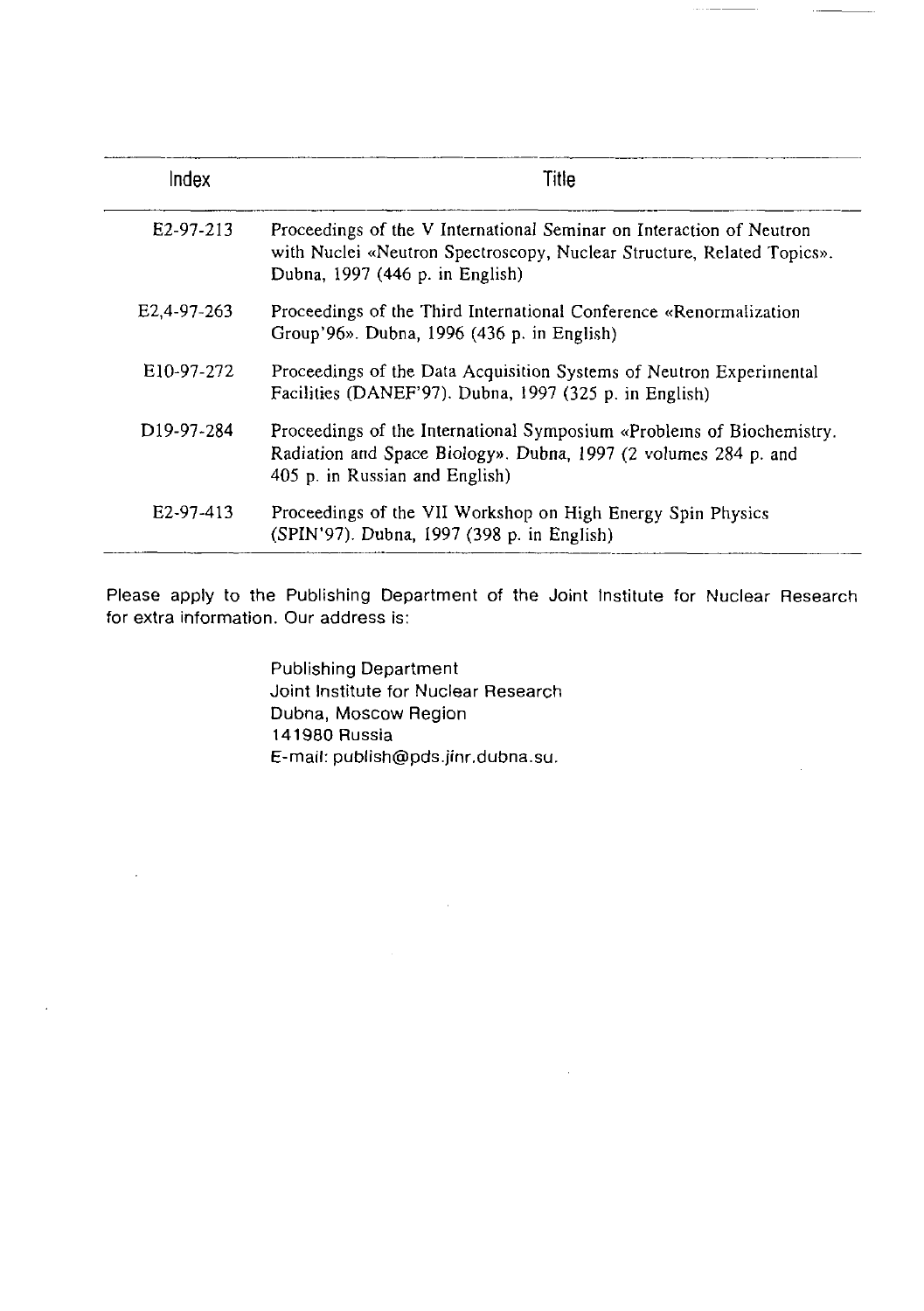Калинки Б.Н., Гарее Ф.А. Е7-99-107 К проблеме синтеза сверхтяжелых ядер. Краткая историческая справка о первых теоретических прогнозах

В работе показано, что Лубне (Лаборатории ядерных реакций им. Г.Н.Флерова ОИЯИ) принадлежит приоритет как в недавно осуществленном синтезе сверхтяжелого ядра с зарядом  $Z = 114$ , так и в теоретическом предсказании (Лаборатория теоретической физики им. Н.Н.Боголюбова ОИЯИ) его существования, сформулированном за тридцать три года до этого. Обсуждается вопрос о возможных размерах «острова стабильности» сверхтяжелых ядер.

Работа выполнена в Лаборатории теоретической физики им. Н.Н.Боголюбова ОИЯИ.

Препринт Объединенного института ядерных исследований. Дубна, 1999

Kalinkin B.N., Gareev F.A. E7-99-107 On the Problem of Synthesis of Superheavy Nuclei. A Short Historical Review on First Theoretical Predictions

It is shown that it is just Dubna that prossesses the priority both in the recent synthesis of a superheavy nucleus with charge  $Z = 114$  (Flerov Laboratory of Nuclear Reactions, JINR) and in its theoretical prediction (Bogoliubov Laboratory of Theoretical Physics, JINR) made 33 years ago. Possible sizes of the «island of stability» of superheavy nuclei are discussed.

The investigation has been performed at the Bogoliubov Laboratory of Theo retical Physics, JINR.